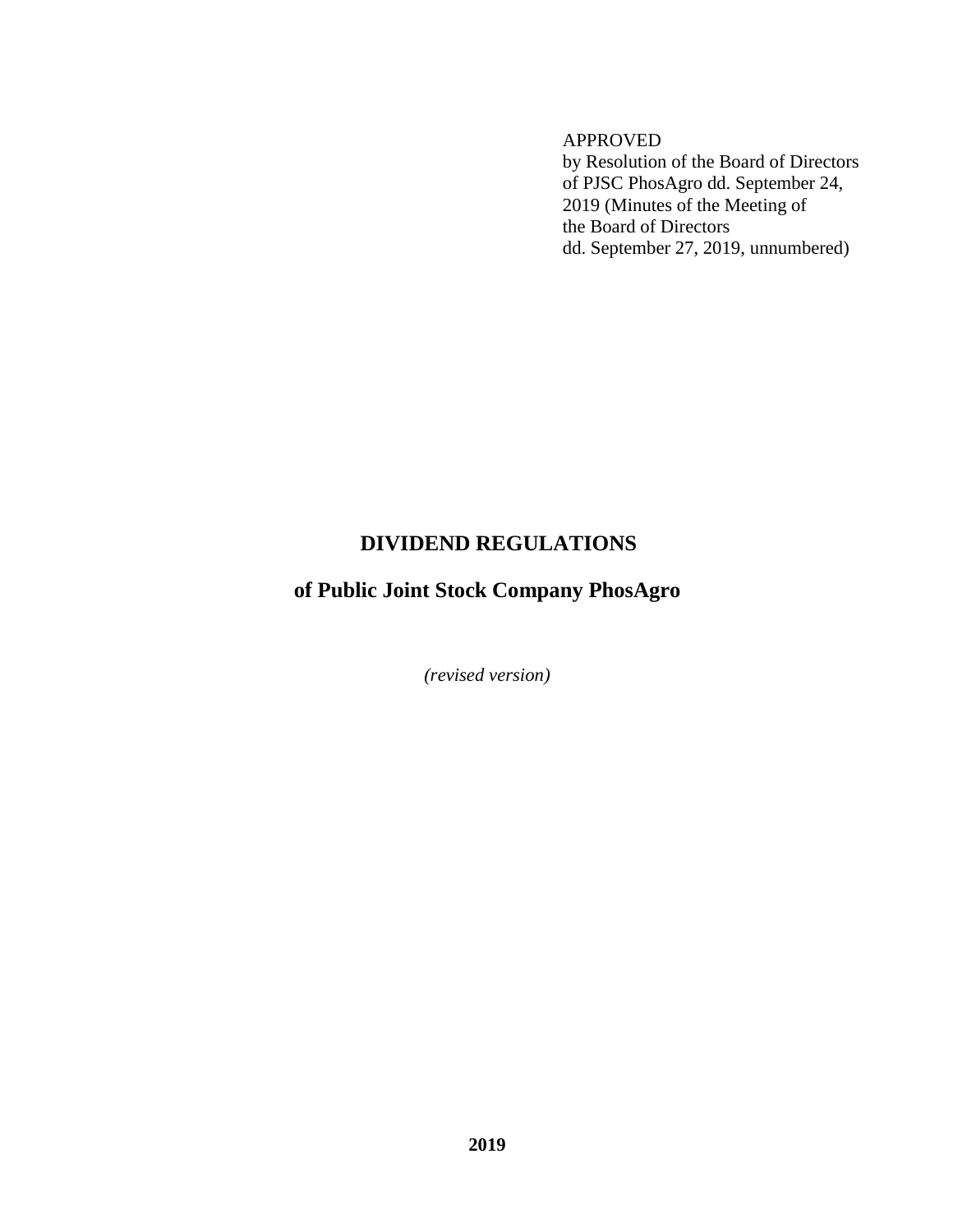# **CONTENTS**

| <b>1. GENERAL PROVISIONS</b>                                     | 3              |
|------------------------------------------------------------------|----------------|
| 2. PRINCIPLES OF THE COMPANY'S DIVIDEND POLICY                   | 3              |
| 3. CONDITIONS TO DIVIDEND PAYMENT                                | $\overline{4}$ |
| <b>4. DIVIDEND CALCULATION</b>                                   | $\overline{A}$ |
| 5. DIVIDEND DECLARATION                                          | 5              |
| <b>6. RESTRICTED DIVIDENDS</b>                                   | 6              |
| 7. PROCEDURE, FORMS AND PERIOD OF DIVIDEND PAYMENT               | 6              |
| 8. ARRANGEMENTS TO PAY DIVIDENDS                                 | 7              |
| 9. COMPANY'S LIABILITY FOR FAILURE TO PAY THE DECLARED DIVIDENDS | 8              |
| 10. COMMUNICATING THE COMPANY'S DIVIDEND POLICY TO SHAREHOLDERS  | 8              |
| <b>11. FINAL PROVISIONS</b>                                      | 8              |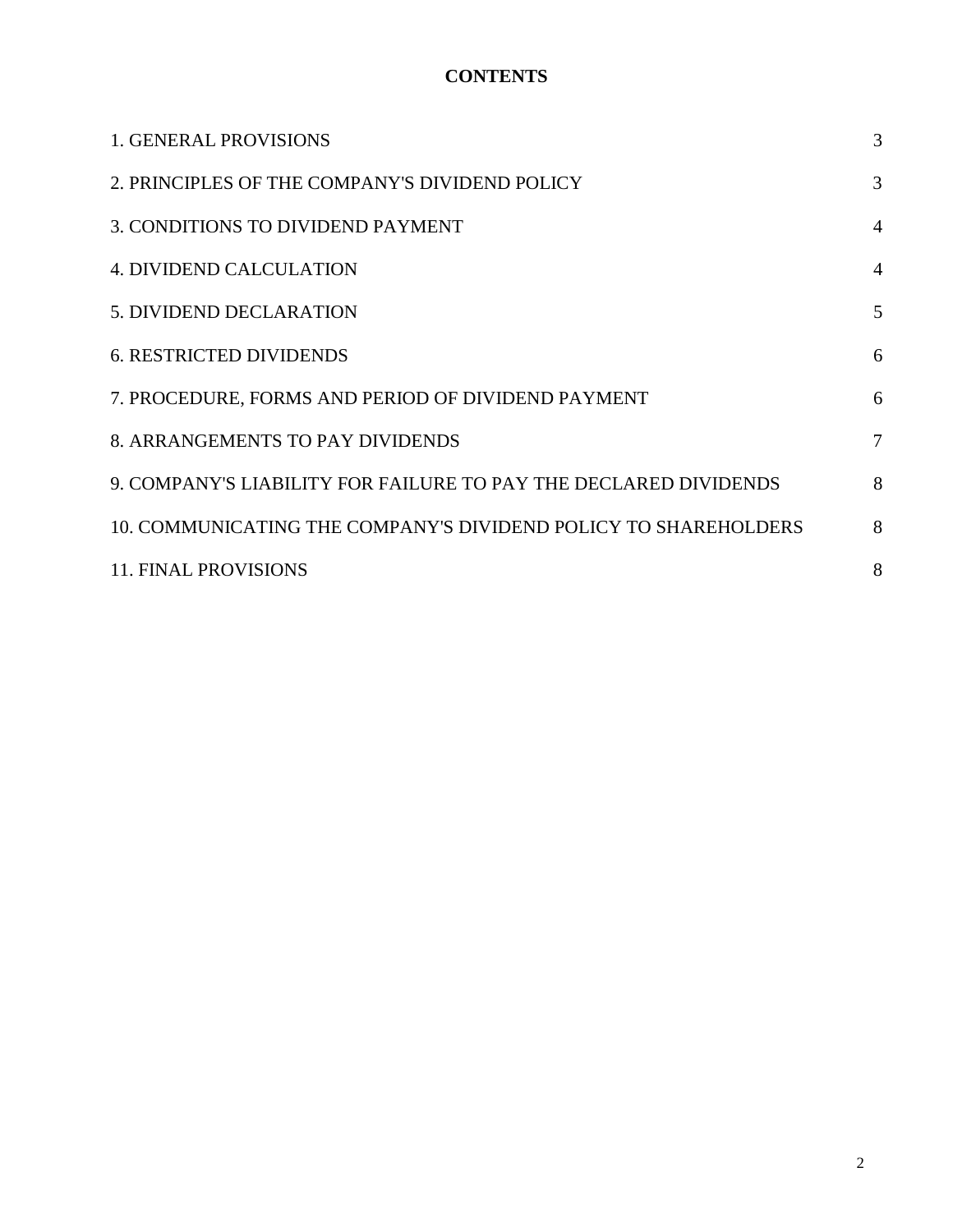### **1. GENERAL PROVISIONS**

1.1. Pursuant to the applicable laws of the Russian Federation, the Charter of Public Joint Stock Company PhosAgro (hereinafter, the "Company"), and the Company's internal regulations, these Dividend Regulations (hereinafter, the Regulations) define the key principles of the Company's dividend policy, the process of declaration of dividends payable on the Company's shares, their form, the period and the procedure of their payment, as well as the methods of communicating the dividend policy to the shareholders.

1.2. The Company's dividend policy represents a set of principles and methods used by the Company to determine the ratio between the Company's profits that are to be capitalised, and the profits to be distributed as dividends, and a system of relationships and rules determining the period and the procedure of their payment, as well as the Company's liability for failure to perform (properly perform) its obligations to pay the declared dividends.

1.3. The Company's dividend policy is predicated on the balance of the Company's interests and those of its shareholders in calculating the dividend amount, on respect and strict observance of shareholders' rights as provided by the applicable laws of the Russian Federation, the Charter, and the Company's internal regulations, and seeks to improve the Company's investment potential, and increase its capitalisation.

1.4. The purposes of these Regulations are:

- to establish a transparent and efficient mechanism of determining the amount of dividends and the procedure of their payment;
- to define the strategy of the Company's Board of Directors in developing recommendations as to the amount of dividends payable on the shares, and the procedure of their payment;
- to communicate the information on the conditions and procedure of dividend payment to all stakeholders.

1.5. Unless otherwise provided in these Regulations, the terms and definitions used herein have the same meaning as is ascribed to them in the joint stock company and securities laws of the Russian Federation.

# **2. PRINCIPLES OF THE COMPANY'S DIVIDEND POLICY**

2.1. The dividend policy is part of the Company's policy regulating the use of its profit. Recommendations of the Board of Directors to the Company's General Shareholders Meeting in respect of part of the profit to be allocated to the payment of dividends, represent part of the Board of Directors' recommendations as to the use of the profit in general.

2.2. Dividends shall be understood to mean part of the Company's net profit distributable among the shareholders pro rata to the number of shares of the respective type (class) held by them.

- 2.3. The key principles of the Company's dividend policy are:
- transparency and predictability of the dividend policy ensured by the compliance with the provisions of these Regulations;
- harmonisation to the maximum possible extent of the Company's interests and those of its shareholders in searching for efficient and justified relation between parts of profit allocated to the payment of dividends, to finance investments, to ensure the Company's development, and to solve social problems;
- maintenance of the Company's required financial position, securing its growth prospects;
- creation of dividend history by endeavouring to distribute dividends annually subject to accumulation of net profit;
- ensuring shareholders' equal rights in calculating and paying dividends;
- improvement of the Company's investment potential and increase of its capitalisation;
- full compliance with the requirements of the applicable laws in declaring and paying dividends.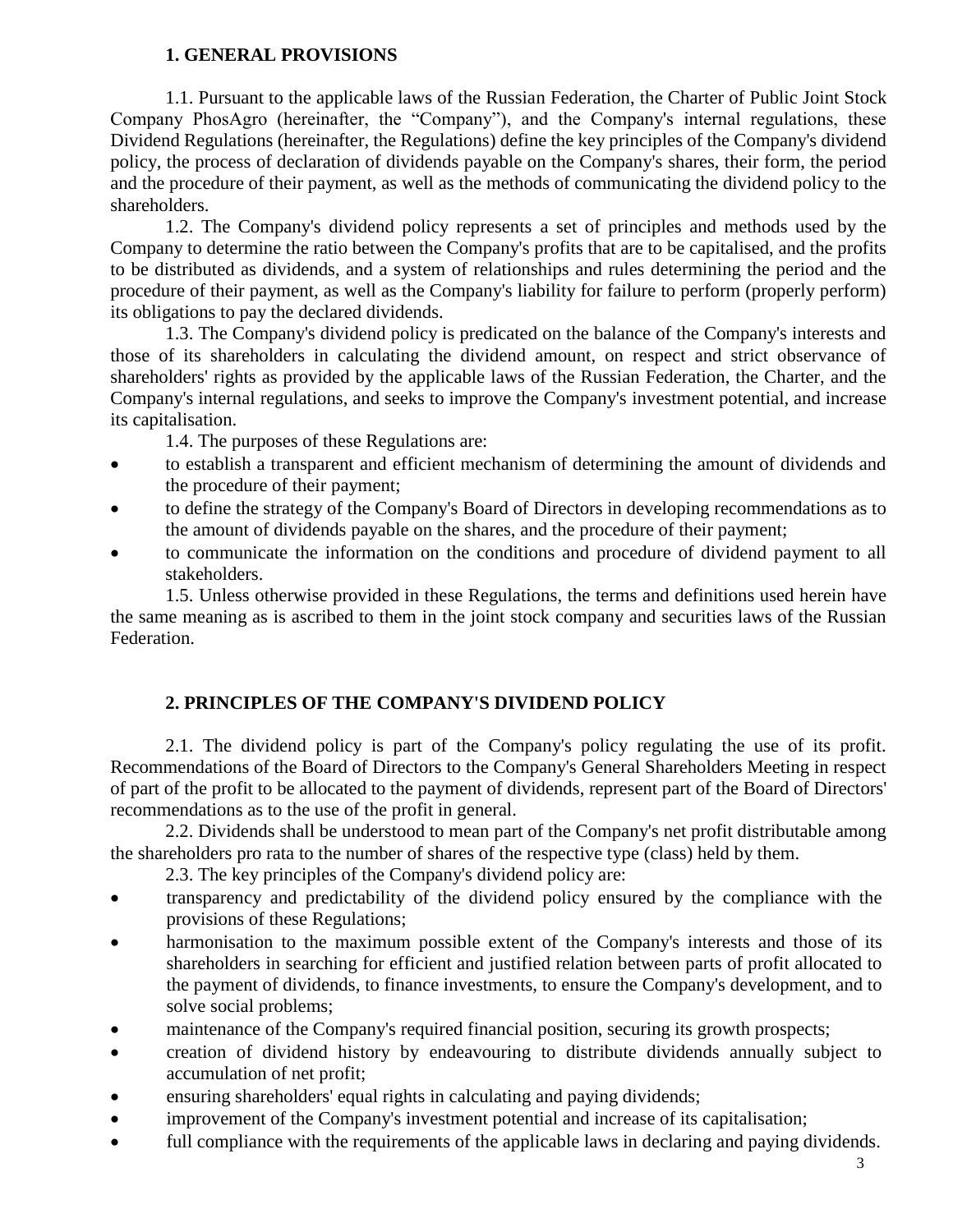2.4. The Company seeks to distribute dividends annually.

2.5. Declaration of dividends is the Company's right, but not an obligation. The Company's General Shareholders Meeting may elect not to declare dividends on shares.

2.6. If any issues connected with the payment of dividends to the Company's shareholders are not regulated by the provisions of the Federal Law *On Joint-Stock Companies*, other regulations of the Russian Federation, the Company's Charter and these Regulations, they will be resolved as required to ensure shareholders' rights and lawful interests.

# **3. CONDITIONS TO DIVIDEND PAYMENT**

3.1. The Company may following the results of the first quarter, six months, nine months and / or the whole of the financial year elect to declare dividends on the outstanding shares. The resolution to pay (declare) dividends following the results of the first quarter, six months and nine months of the financial year may be made within three months of the expiration of the relevant period.

3.2. Conditions to the payment of dividends are as follows:

- the Company has accumulated the relevant undistributed net profit;
- dividends are not restricted as specified in Section 6 hereof;
- the Company's Board of Directors has issued its recommendations on the amount of dividends payable on shares, and the procedure of their payment;
- the Company's General Shareholders Meeting has adopted the resolution to pay dividends on the outstanding shares, in the amount not exceeding the amount of dividends recommended by the Company`s Board of Directors.

# **4. DIVIDEND CALCULATION**

4.1. Dividends shall be paid out of the Company's net profit for the relevant period determined by reference to the Company's accounts prepared in accordance with the legal requirements of the Russian Federation. Net profit shall mean the profit retained by the Company after taxes and other statutory payments. The Company may pay its dividends out of its retained profit for the previous years.

4.2. The Board of Directors shall be guided by the following principles when determining the amount of dividends recommended to the General Meeting of Shareholders of the Company following the results of the first quarter, half-year, nine months of the financial year and/or the results of the financial year:

4.2.1. If the net debt/EBITDA ratio calculated based on the consolidated financial statements for the relevant period prepared in accordance with the International Financial Reporting Standards is lower than the 1.0x value, the amount of funds allocated for dividend payment will normally be not less than 75% of free cash flow calculated on the basis of the Company's IFRS consolidated financial statements for the relevant period.

4.2.2. If the net debt/EBITDA ratio calculated based on the consolidated financial statements for the relevant period prepared in accordance with the International Financial Reporting Standards is higher than the 1.0x value, but lower than the 1.5x value, the amount of funds allocated for dividend payment will normally be not less than 50%, but not more than 75% of the free cash flow calculated on the basis of the Company's IFRS consolidated financial statements for the relevant period.

4.2.3. If the net debt/EBITDA ratio calculated on the basis of the consolidated financial statements for the relevant period prepared in accordance with the International Financial Reporting Standards is higher than the 1.5x value, the amount of funds allocated for dividend payment will normally not exceed 50% of the free cash flow calculated on the basis of the Company's IFRS consolidated financial statements for the relevant period.

4.2.4. If the estimated amount of funds allocated for dividend payment in accordance with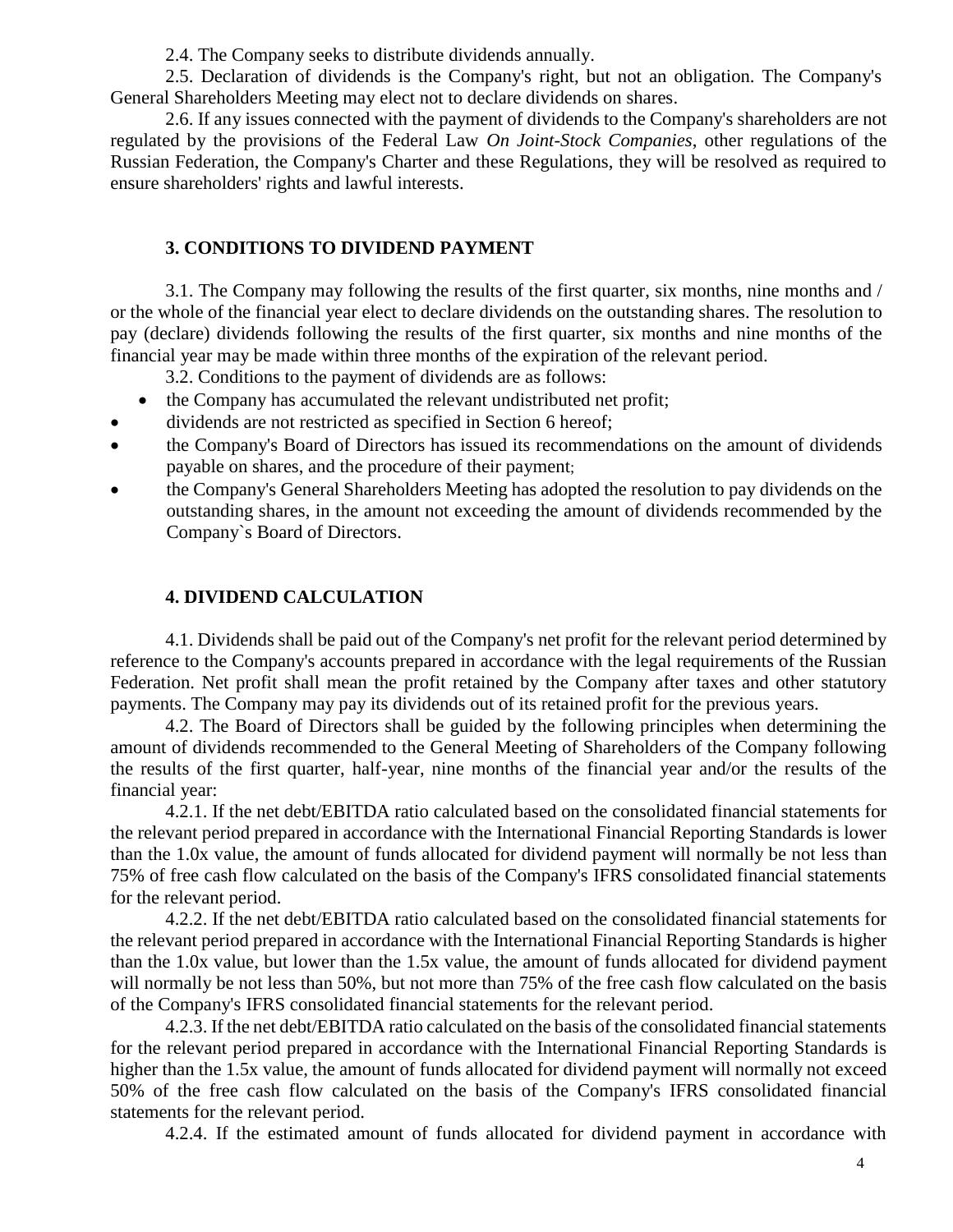paragraphs 4.2.1-4.2.3. is less than 50% of the Company's net profit for the relevant period, calculated in accordance with international standards of consolidated financial reporting and adjusted for the amount of unrealized exchange rate difference, the amount of funds allocated for dividend payment will be at least 50% of the Company's net profit for the relevant period, calculated in accordance with international standards of consolidated financial reporting.

4.2.5. The amount of dividends recommended by the Board of Directors for payment based on the results of the corresponding period of the financial year is determined as the difference between the amount calculated in accordance with paragraphs 4.2.1 - 4.2.4 and the amount of dividends accrued for the previous periods of the financial year.

4.3. When determining the recommended amount of dividends, the Board of Directors of the Company shall take into account the Company's financial results for the relevant period, the amount of profit allocated or supposed to be allocated for investment and further development of the Company, for financing of social and other projects of the Company, as well as other factors relevant for making a motivated decision on the recommended amount of dividends.

4.4. The Company's Board of Directors shall be entitled to refrain from recommending dividend payment (or to recommend dividend payment in the amount less than expected in accordance with the procedure provided for in Clause 4.2.) where the Company has net profit for the relevant period, but it is reasonably assumed that dividend payment may lead to a significant deterioration of the Company's financial position.

4.5. The recommended dividend on one share shall be denominated in roubles.

#### **5. DIVIDEND DECLARATION**

5.1. The Company's General Shareholders Meeting shall adopt a resolution in respect of payment (declaration) of dividends, and the procedure of their payment, based on the recommendation of the Board of Directors.

5.2. The resolution of the General Shareholders Meeting, and recommendations of the Board of Directors shall define:

- the amount of the profit allocated to dividends;
- the amount of the dividend per one share of each type (class);
- the form of dividend;
- the time of payment;
- the payment procedure;
- the record date for the purposes of the dividend payment.

 5.3. The Company's Board of Directors shall adopt its recommendations to the General Shareholders Meeting as to the amount of dividends in accordance with the Charter, and the Regulation on the Company's Board of Directors, by majority of votes cast by directors attending the meeting.

5.4. In determining the recommended dividend amount the Company's Board of Directors shall rely on the current laws of the Russian Federation, the Company's Charter and these Regulations.

5.5. The Company's General Shareholders Meeting shall adopt its resolution to pay (declare) dividends by majority of votes cast by holders of the Company's voting shares taking part in the meeting. The amount of the dividends shall not be more than that recommended by the Company's Board of Directors.

5.6. The resolution to pay dividends following the results of the first quarter, six months, or nine months of the financial year shall be included in the General Shareholders Meeting agenda as a separate item.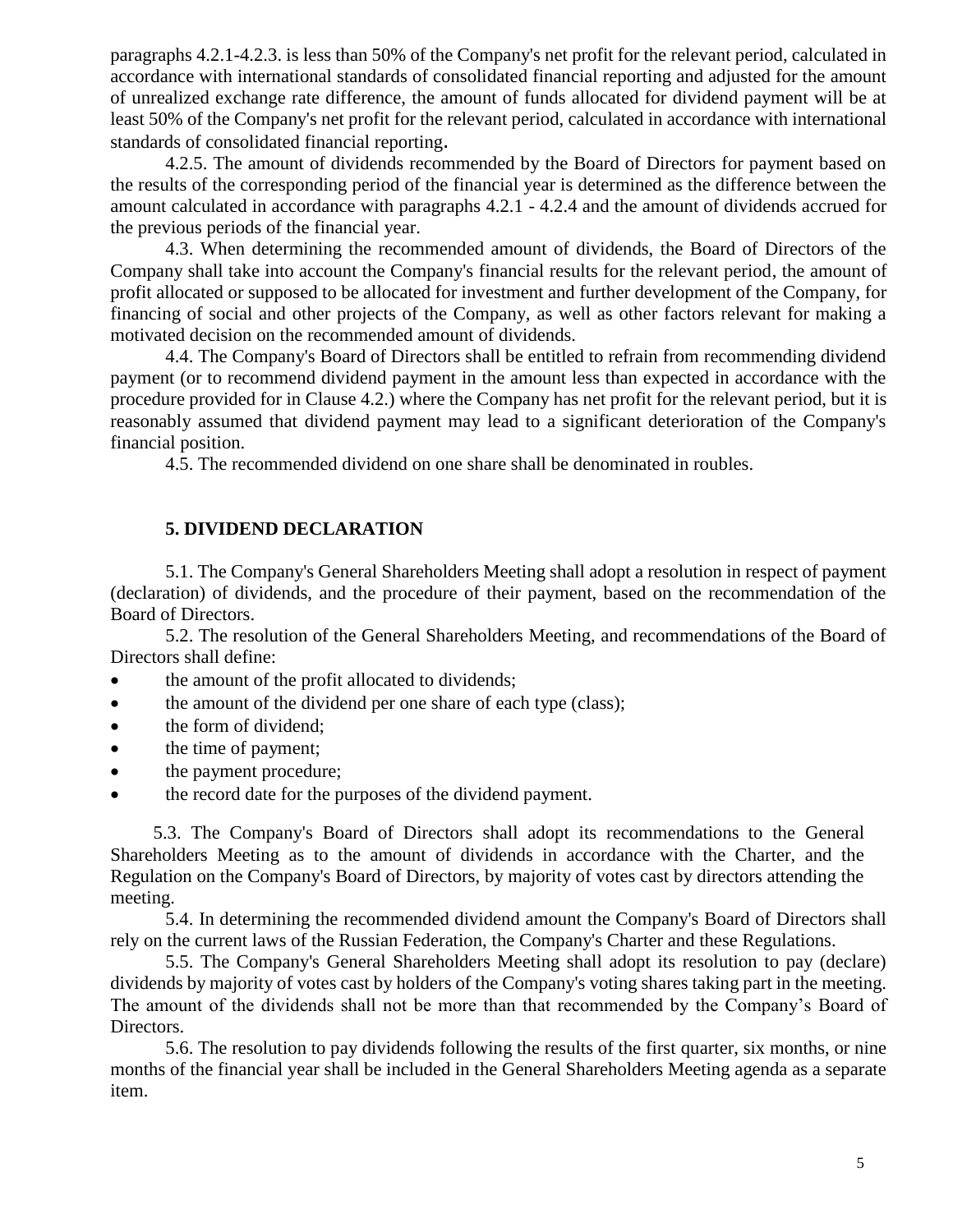5.7. The resolution to pay dividends following the results of the financial year shall be included in the General Shareholders Meeting agenda as a separate item, or as part of the item concerning distribution of the Company's profit following the results of the financial year.

## **6. RESTRICTED DIVIDENDS**

6.1. The Company may not resolve to (declare) dividends on shares:

- until full payment of the Company's authorised capital;
- until all the shares that have to be bought back in accordance with Article 76 of the Federal Law *On Joint Stock Companies* have been bought back;
- if on the day of such decision the Company shows signs of insolvency (bankruptcy) in accordance with the laws of the Russian Federation on insolvency (bankruptcy), or if such signs will appear as a result of the dividend payment;
- if on the date of such decision the net value of the Company's assets is less than its authorised capital, the reserve fund, and the excess of the liquidation value of the outstanding preferred shares over their nominal value as determined by its Charter, or will become less than that as a result of such decision;
- otherwise as provided by the federal laws.
	- 6.2. The Company may not pay the declared dividends on shares:
- if on the day of such payment the Company shows signs of insolvency (bankruptcy) in accordance with the laws of the Russian Federation on insolvency (bankruptcy), or if such signs will appear as a result of the dividend payment;
- if on the date of payment the Company's net asset value is less than its authorised capital, the reserve fund, and the excess of the liquidation value of the Company's outstanding preferred shares over their nominal value as determined by its Charter, or will become less than that, following the payment of dividend;
- otherwise as provided by the federal laws.

Upon cessation of the circumstances referred to in this clause, the Company must pay the declared dividends to its shareholders.

6.3. No dividends shall be calculated and paid on those of the Company's shares that:

- are not outstanding (not allocated);
- are held by the Company;
- in other cases as provided in the current laws of the Russian Federation.

# **7. PROCEDURE, FORMS AND PERIOD OF DIVIDEND PAYMENT**

 7.1. The record date for the purposes of the dividend payment (declaration), may not occur before the 10th day after the adoption of the resolution to pay (declare) dividends, and after the 20th day since its adoption.

7.2. Dividends on the Company's shares shall be paid in cash via bank transfer.

Cash dividends owed to natural persons, whose rights to shares are recorded in the Company's share register, shall be paid by a postal order or, in case they have completed a relevant application (questionnaire), via bank transfer to their bank accounts, and dividends owed to other persons, whose rights to shares are recorded in the Company's share register, by remitting the cash amount to their bank accounts. The Company's obligation to pay dividends to the above-mentioned persons shall be deemed discharged from the date the transmitted funds are accepted by federal postal service, or after the same are received by the credit institution where the bank account of the person entitled thereto has been opened.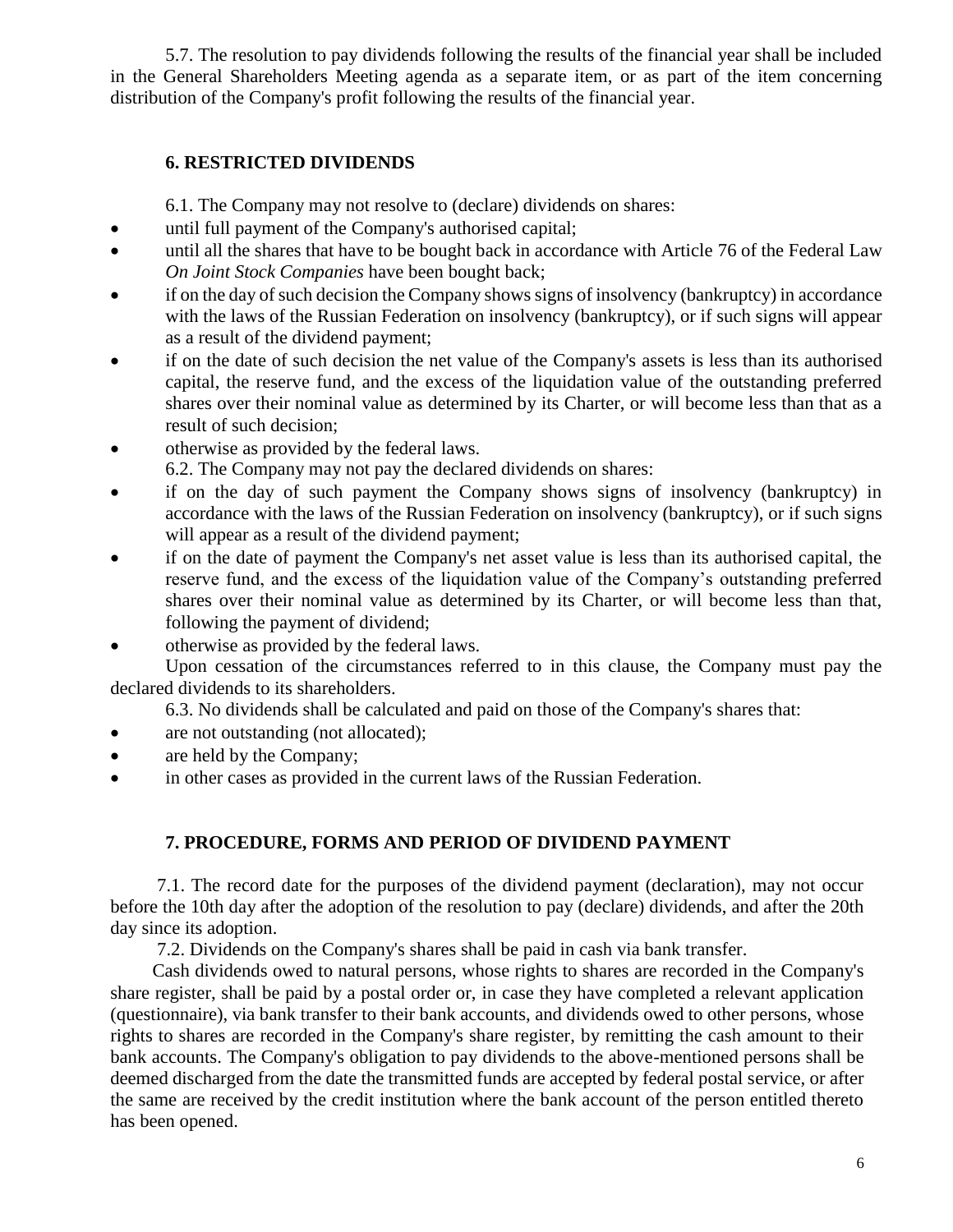Persons entitled to dividends, whose rights to shares are recorded by a nominal holder, shall receive their dividends in cash in the manner established by the securities laws of the Russian Federation. The nominal holder in receipt of the remitted dividends who has failed to perform its obligation to transfer the same, as established by the Russian Federation securities laws, for the reasons beyond of its control, shall return the dividends to the Company within 10 days after the expiry of one month following the date of the dividend payment period expiry.

7.3. The payment period for dividends payable to a nominal holder or a trustee, which is a professional participant of the securities market, who are registered in the share register, shall be not more than 10 business days, and for dividends payable to other persons registered in the share register not more than 25 business days after the record date.

7.4. Dividends shall be paid to persons who at the close of the business day, which is determined to be the record date in accordance with the dividend resolution, held the shares of the relevant type (class), or exercised rights in respect thereof in accordance with federal laws.

7.5. Any person who has not received the declared dividends due to the fact that their accurate address or banking details where not available to the Company or the registrar as required, or due to any other delays on the part of the creditor, may request payment of such dividends (unpaid dividends) during the period of three years from the date of the resolution to pay the same. The time period for claiming unpaid dividends, should it lapse, may not be reinstated, except when a person entitled to dividends has failed to file the claim as a result of duress or threats

Upon expiration of such period declared and unclaimed dividends shall be credited to the Company retained earnings, and the obligation to pay the same shall terminate.

 7.6. Information on the method of receiving dividends shall be specified by the persons registered in the Company's register in their questionnaires. In order to amend such information, the relevant person registered in the register, shall in due time submit the relevant and valid data.

7.7. The Company shall bear expenses connected with the payment of dividends.

 7.8. The Company shall act as a tax agent in respect of the proceeds under the shares held by persons registered in the share register (other than in respect of the accounts of a nominal holder or a trustee). The Company shall calculate, deduct and transmit taxes charged on the proceeds of shareholders in receipt of dividends, in the manner and within the time as provided in the current laws of the Russian Federation.

 7.9. Dividends owed to registered persons referred to in Clause 7.8 shall be paid less of withheld taxes.

 7.10. In calculating taxes to be withheld from the proceeds of foreign entities, as well as individual non-residents, the Company shall take into account the existence or lack of tax treaties entered into with the states where such foreign entities or individual non-residents are registered.

#### **8. ARRANGEMENTS TO PAY DIVIDENDS**

8.1. The Company's CEO shall prepare, coordinate and carry out any arrangements to pay dividends.

8.2. In order to arrange for and effect the payment of dividends, the Company may engage a registrar maintaining the Company's share register, or a credit institution (hereinafter, the Payment Agents). The engagement of a Payment Agent shall not release the Company from its liability to shareholders to pay the dividends owed to them.

8.3. Should the Company decide to engage a Payment Agent, it shall enter into an agreement setting out the rights and obligations of both parties, their liabilities, and the payment procedure thereunder.